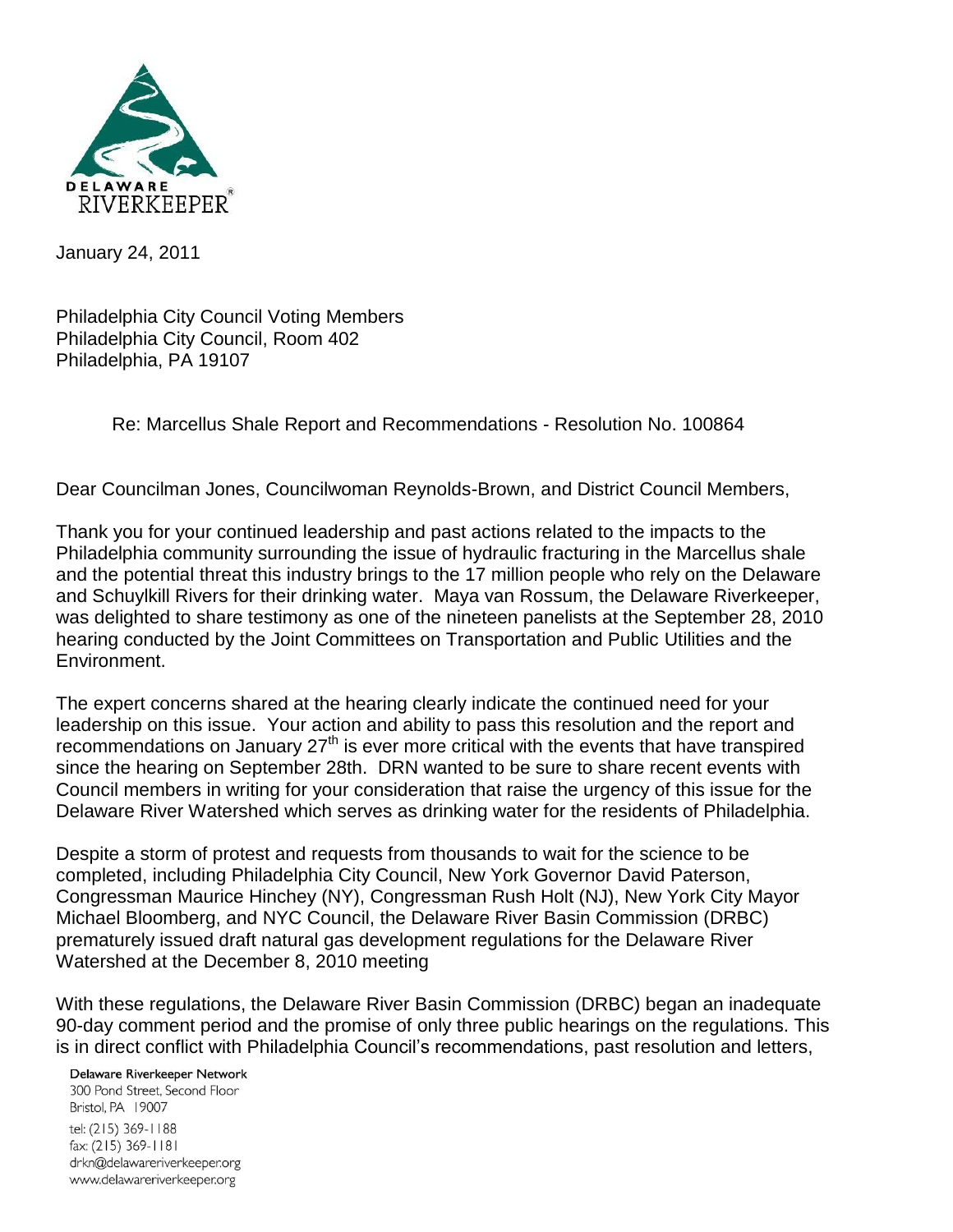and the current resolution being considered. It is also in direct conflict to the over 10,000 citizens who called on DRBC to wait until the science and a cumulative impact study for the Delaware River Watershed has been conducted and important studies like the EPA study on the effects of hydraulic fracturing on drinking water is complete.

Furthermore, DRBC announced on January 24, the three meeting dates set for the public to be heard regarding the draft drilling regulations (2 hearings on Feb  $22<sup>nd</sup>$  are scheduled for Honesdale, PA and Liberty NY and one hearing in Trenton scheduled on Feb  $24<sup>th</sup>$ ). Unfortunately, there are no hearings set for Philadelphia – another request that has been emphasized to DRBC by the public and City Council throughout the public process. It seems obvious that the second largest population center that relies on the Delaware and Schuylkill River for their water supply should have a hearing planned in the city to ensure the public has the ability to weigh in on drilling that will ultimately affect their drinking water. DRN is urging Philly City Council to formally request the DRBC to hold a fourth hearing in the city limits. If the DRBC does not set a hearing, we respectfully request the Council to hold a public hearing in the city limits and submit the transcript to DRBC for official public comment before the March 16<sup>th</sup> comment deadline.

In addition, Delaware Riverkeeper Network urges Philadelphia Council to publicly and strongly call on the DRBC to put on hold the regulatory process until the science is completed. This is currently included as Point 6 under the general recommendations in the resolution and this point now needs to be elevated by the Council to protect public health. By starting the clock and the comment period, the Delaware River Watershed could have hydro-fracking and drilling begin as soon as the summer months and this is unacceptable. As you both have wisely stated in your March 25<sup>th</sup> resolution and October 15<sup>th</sup> letter to DRBC, this is clearly putting the "cart before the horse." The precautionary principle and points articulated by Dr. Boufadel and other experts are at complete odds with DRBC's recent actions to release the drilling regulations.

Another blow to protection of our drinking water and the river at the December  $8<sup>th</sup> DRBC$ meeting pertained to DRN's and Damascus Citizens for Sustainability's (DCS) legal challenge of the allowance of the so-called exploratory natural gas wells. A set of expert reports were commissioned by DRN and DCS and submitted for the administrative hearing. The reports are available to the public at DRN's website:

## http://www.delawareriverkeeper.org/resources/Reports/DRN\_DCS\_Expert\_Reports.pdf http://www.delawareriverkeeper.org/resources/Reports/DRBC\_Expert\_Reports\_Gas.pdf

But in a last minute attempt led by the drillers, the DRBC voted to throw out the legal challenge and rescind the agreed upon administrative hearing that was to be heard in January regarding the 11 exploratory natural gas wells that were allowed to move forward without DRBC review and regulation in the Watershed (see the attached Dec 6, 2010 DRN Press Statement). DRN and DCS have since filed an appeal of the DRBC action to the federal court on January 21<sup>st</sup>.

Finally, we cannot emphasize enough the fast pace development drillers will pursue in the Special Protection Waters of the Delaware River if regulations are finalized and permitting begins. At least 80% of the land in Wayne County has been leased for drilling. Looking at the state PA DEP records, and observing drilling to the west of us in Pennsylvania and outside of the Delaware River Watershed, the pace of permitting and drilling is exceedingly picking up and fast tracked. For example, from January – November, 2010, 2,910 Marcellus Shale permits were issued to drill by PA DEP (with a total of 5,944 permits that also includes Non-Marcellus wells). 584 new permits were approved by DEP in the month of November 2010